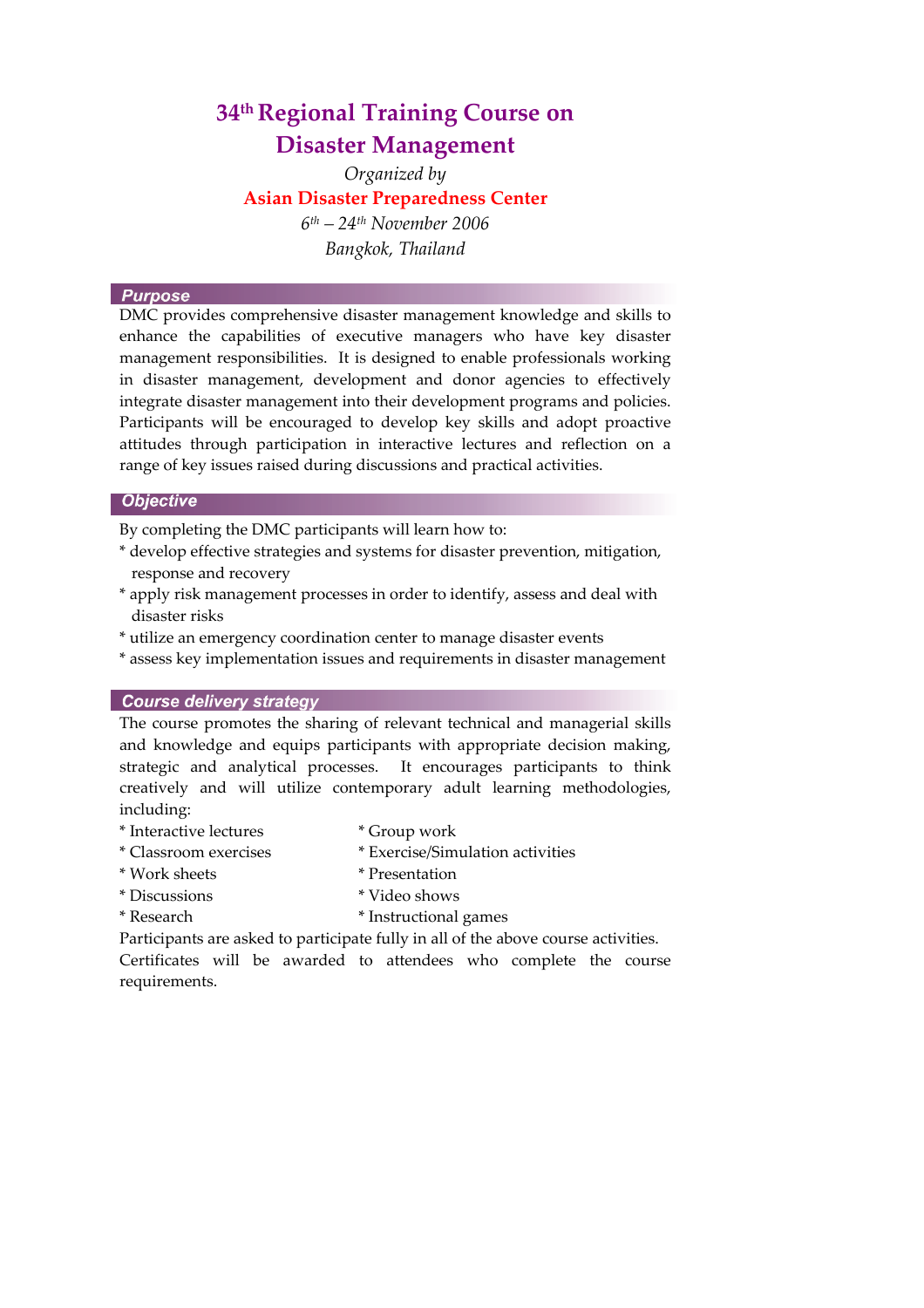# **Course curriculum**

# *Module 1:* Disaster Risk Context

This introductory module is designed to inform participants of the:

- 1. global disaster risk situation
- 2. terms and concepts used in disaster management
- 3. evolution of disaster risk management
- 4. disaster management models and approaches
- 5. key cross cutting themes such as Development, Gender, Environment, Globalization, Food Security, Stakeholder Participation, Complex Emergencies and Global Insecurities, and their linkages to disasters
- 6. disaster risk management process

# *Module 2:* Disaster Risk Management Process

This module will introduce methodologies for undertaking disaster risk management and provide tools for understanding and assessing:

- 1. hazards
- 2. vulnerability factors
- 3. coping capacities
- 4. outputs from risk assessment

# *Module 3:* Prevention / Mitigation

This module will discuss the need for prevention/mitigation of disaster risks and will cover:

- 1. framework for prevention and mitigation
- 2. structural mitigation
- 3. community based disaster management
- 4. institutional and legal mechanisms
- 5. advocacy
- 6. role of public awareness
- 7. preparation of prevention and mitigation strategies

# *Module 4:* Preparedness Planning

Key elements, issues and challenges in preparedness are discussed in this module. A series of methodologies will be presented for dealing with:

- 1. preparedness planning
- 2. key preparedness considerations:
	- coordination and the emergency coordination center
	- early warning systems
	- damage assessment and needs analysis
	- emergency health
	- evacuation and camp management
	- nutrition, water and sanitation
	- working with the media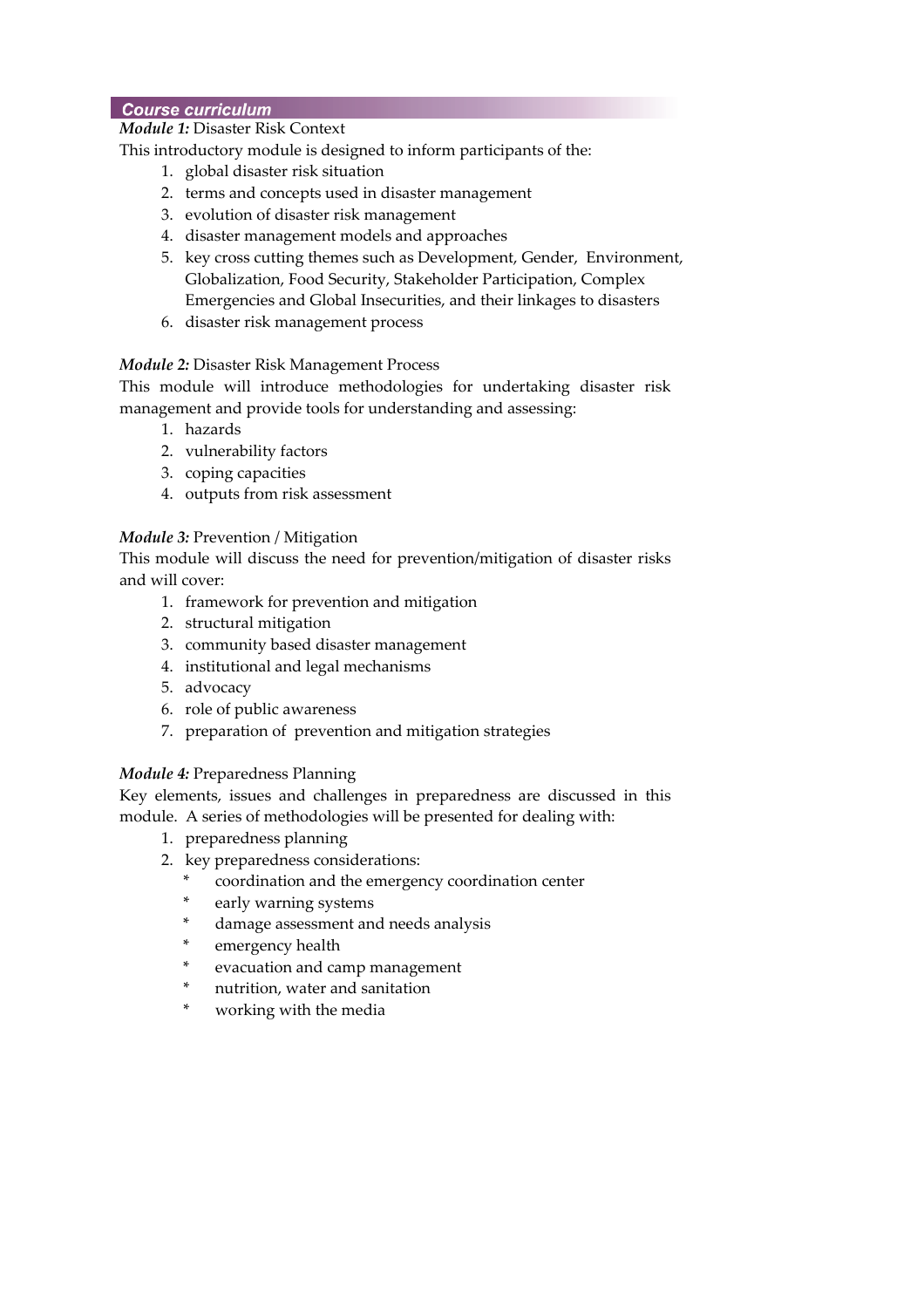# *Module 5:* Emergency Response

This module will discuss a range of skills necessary to successfully manage the response to an emergency, and will show how comprehensive preparedness planning must underpin that response. It will deal with key emergency response and crisis management implementation considerations such as:

- 1. damage assessment and needs analysis
- 2. information management
- 3. warning dissemination
- 4. resource management
- 5. the emergency coordination center

This module will conclude with a simulation exercise.

# *Module 6:* Recovery and Reconstruction

The module will highlight the challenges and issues that may be encountered in post-event management/recovery, and will offer a number of strategies which can be used to resolve them successfully. It will cover the following:

- 1. principles and concepts of recovery
- 2. community involvement
- 3. concluding recovery interventions

This module will conclude with a simulation exercise.

# *Module 7:* Implementation Considerations

This concluding module will discuss the key considerations for the implementation of disaster management strategies into day-to-day arrangements.

It will cover:

- 1. change management
- 2. accountability in disaster risk management
- 3. monitoring and evaluation
- 4. development of personal action plans

# **Post course guidelines**

Using course materials, advice from resource persons and research in the ADPC library, participants will build a "toolkit" of personal/organizational guidelines during the course. The "toolkit" will help participants to find solutions to practical problems and to answer questions that may arise when they return to their organizations and address their responsibilities in disaster management.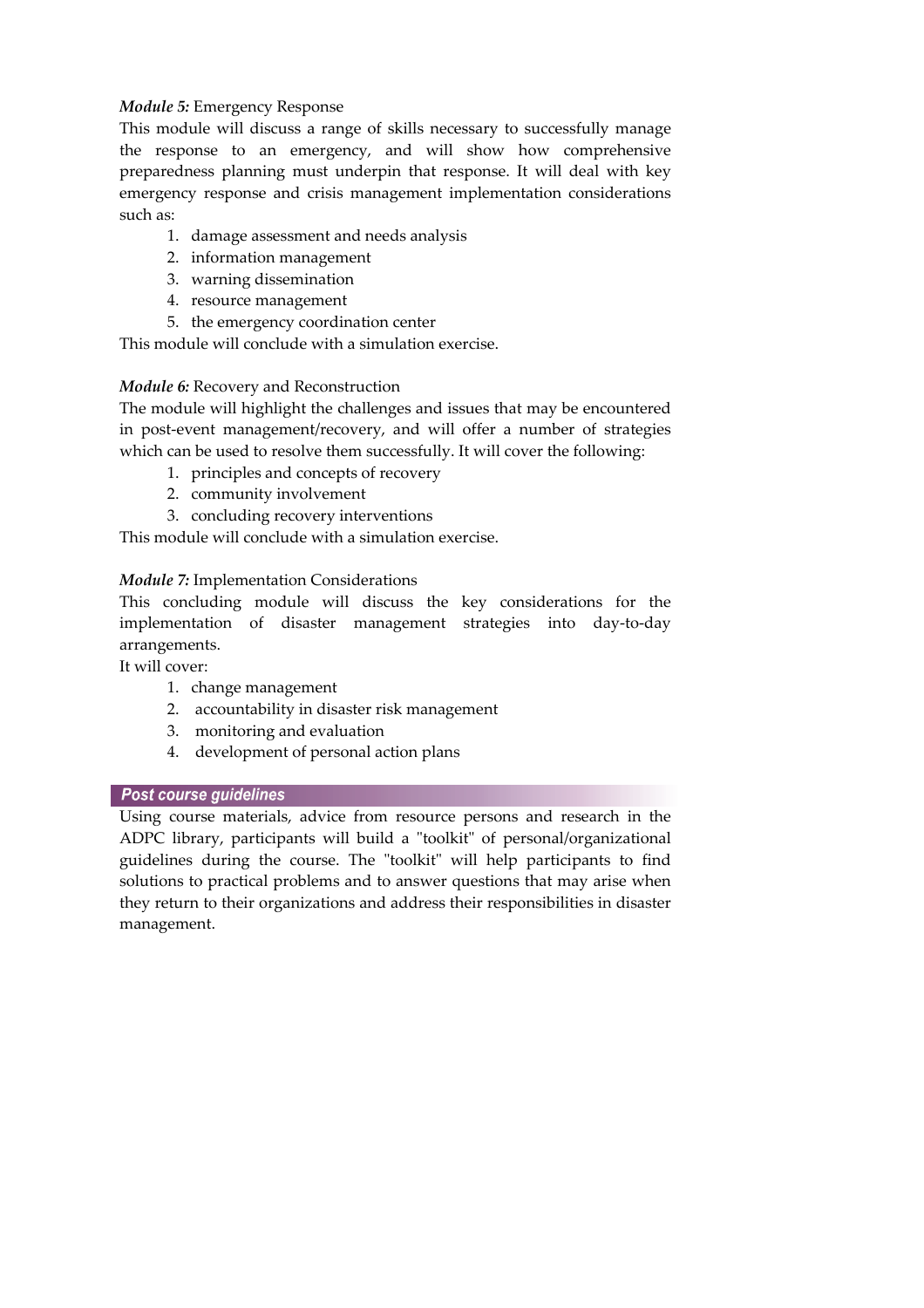#### **Matching participants' needs**

Participants will be asked to send details of their disaster management responsibilities to ADPC as part of the course nomination process. This information will be utilized by presenters and resource persons prior to and during the course to ensure that course materials and activities are tailored to participantsʹ needs wherever possible.

## **Participants**

The course is tailored for senior level disaster managers and development workers from the Asian and Pacific regions, including officials of national and provincial governments, defense forces, police and emergency services, staff of training institutes, institutions of public administration, national and international NGOs, IFRC/ICRC, UN agencies and the private sector. Participants who have a considerable measure of responsibility in the area of disaster mitigation, preparedness, response, recovery, and disaster management policy will gain the most from the curriculum. As course participants come from a diverse range of countries and organizations, and the class size is limited to thirty persons, ADPC accepts nominations from Asia and the Pacific on a "first come, first served" basis, provided the applicant meets the requirements. A limited number of participants from other regions will also be accepted, on a case by case and "first come first" served" basis.

## Language

All teaching and course materials are in English, so it is essential that participants are fully conversant in English.

#### **Resource Persons**

J.

Internationally experienced practitioners and experts from APDC and its partner organizations conduct and facilitate the DMC course.

J.

#### **Course fee**

The course fee is US \$ 2,500 per participant, which includes the cost of tuition, course materials (books, CD, handouts), break refreshments and study visit. Participants will have access to the internet and email for the duration of the course. They can access ADPC library containing over 6000 entries, including 500 videos on disaster management. The course fee does not include board and lodging which are the responsibilities of the participants; although these can be arranged by ADPC. Travel is to be arranged and paid directly by participants.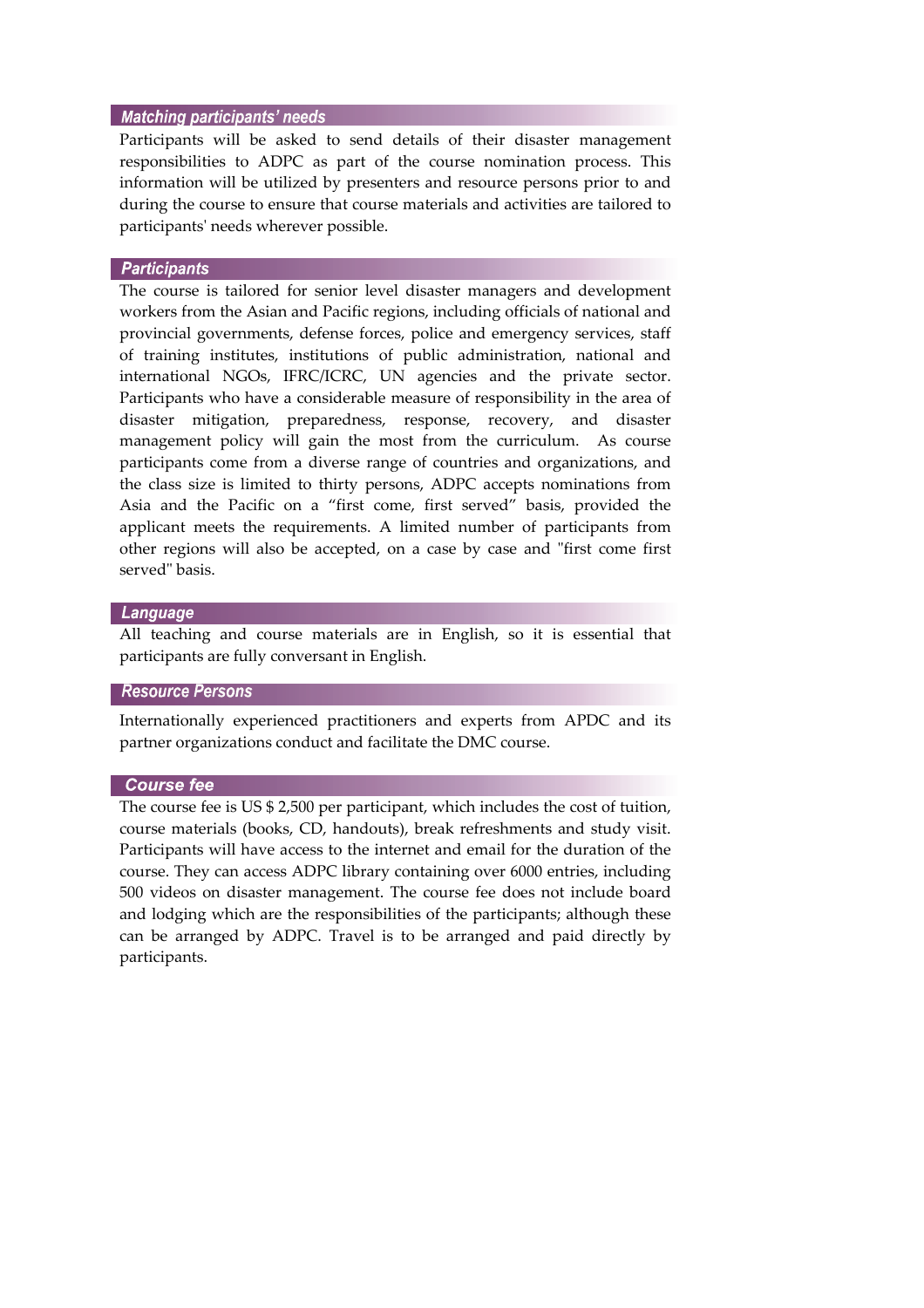## **Group discount**

Organizations that send five participants to this course are entitled to send a sixth person without paying the course fee. ADPC has established this arrangement in recognition of the special needs of sponsoring organizations who wish to send large groups to the course

## *Payment*

The course fee should be paid by bank transfer or international demand draft (DD) at least one month prior to course commencement. A Personal cheque is not acceptable. Please provide details of how you intend to make payment with your application.

#### *Board and lodging expenses*

Food is reasonably priced in Thailand at about US\$ 3‐5 per meal. The room rate is approximately US\$ 35‐50 per night for single room and US\$ 20‐26 per person for shared accommodation. Participants who prefer to stay in single rooms should inform ADPC in advance so that reservations can be made accordingly.

#### *Registration*

Interested persons can register as individuals although preference will be given to those sponsored by their employer organization. Applicants sponsored by an organization should provide a letter of endorsement/sponsorship from their organization.

Please register using an **ADPC [Application](http://www.adpc.net/TRG/Application_Form.pdf) Form**, which can be submitted by mail, fax or email; the relevant contact information is provided later in this brochure. On-line application can also be made through the ADPC website at: <http://www.adpc.net/training/form.html>. Pre-course information will be provided once your registration for the course is confirmed.

#### *Cancellation*

If you are unable to attend, a substitute applicant is welcome to attend in your place. Cancellation of attendance should be notified at least 3 weeks prior to course commencement; in which case, a full refund less 15% of course fee for banking charges and administrative costs will be made. No refunds are available for cancellation within 3 weeks prior to course commencement.